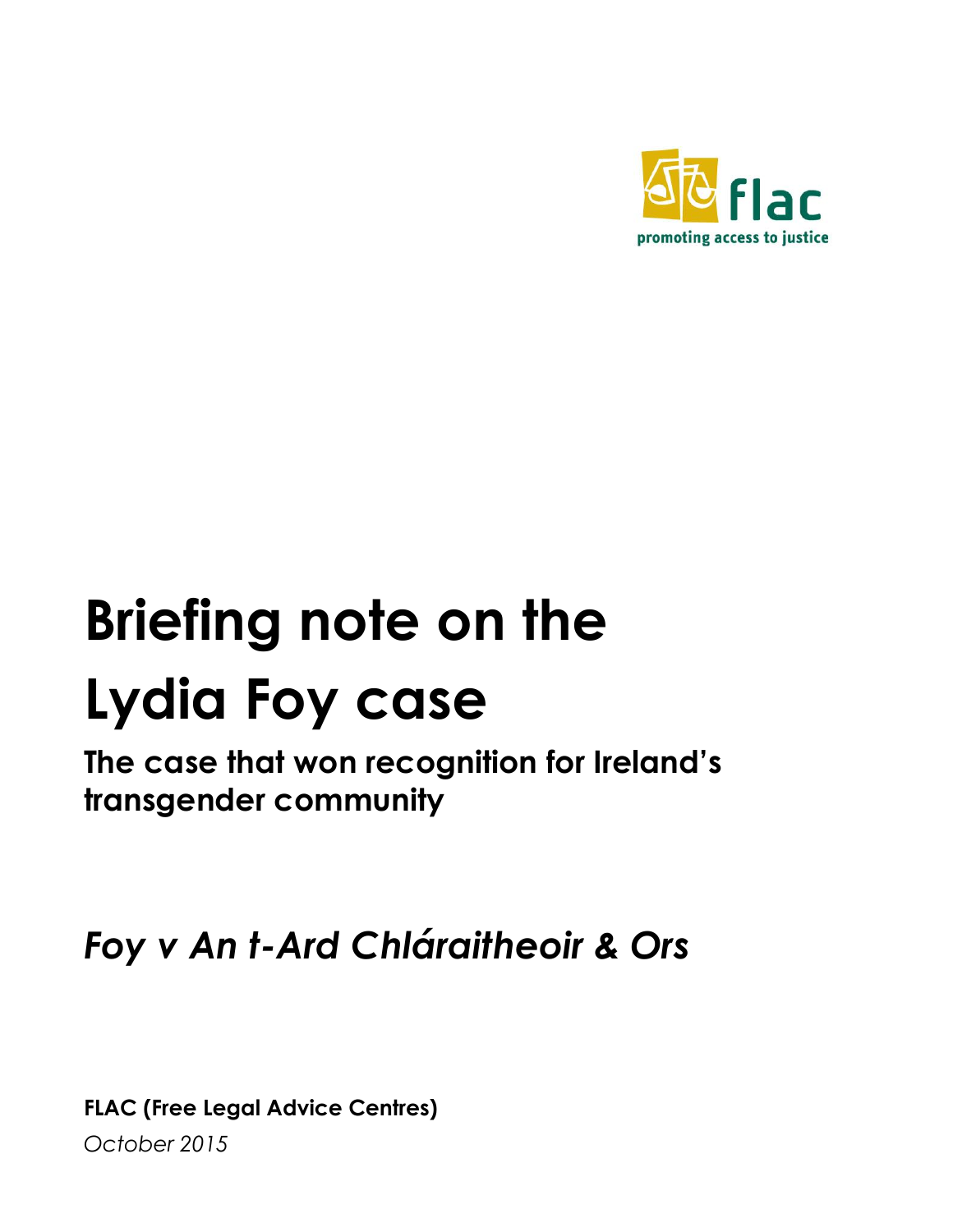\_\_\_\_\_\_\_\_\_\_\_\_\_\_\_\_\_\_\_\_\_\_\_\_\_\_\_\_\_\_\_\_\_\_\_\_\_\_\_\_\_\_



#### **Overview**

Until very recently, Ireland had no provision for legal recognition of transgender persons in their true gender. This was changed as a result of landmark legal proceedings taken by Dr Lydia Foy, which resulted in the passing of Ireland's first ever Gender Recognition legislation in July 2015. Dr Foy began her legal case in 1997 and it was finally settled in November 2014, when the Government committed to publish a long awaited Gender Recognition Bill and to have it enacted as soon as possible in 2015. In May 2015, after detailed discussion in the Oireachtas (parliament) the Government amended the Gender Recognition Bill to remove a requirement for medical evidence as a condition for legal recognition of transgender persons and the Bill was passed without any opposition on 15 July 2015.

Ireland now has one of the most progressive and inclusive transgender recognition laws in the world. The first Gender Recognition Certificate was issued to Lydia Foy in September 2015, and she finally obtained the birth certificate showing her female gender that she had first requested 22 years earlier.

## **The Foy Case**

Dr Lydia Foy, a transgender woman, took the first legal case in Ireland seeking a new birth certificate and legal recognition in her female gender. After applying to the Registrar of Births, Marriages & Deaths in March 1993, and following several years of fruitless correspondence, she began legal proceedings in 1997, represented by FLAC (Free Legal Advice Centres), a human rights NGO that provides free legal information and advice and campaigns for social change.

The High Court ruled against Lydia Foy in July 2002. Two days later, the European Court of Human Rights held that the UK had violated the rights of two transgender women who had also been refused new birth certificates. The law in the UK was the same as the law in Ireland but the UK quickly introduced a Gender Recognition Act following the European judgments.

The European Convention on Human Rights did not have direct effect in Ireland at that time, but it was given greater domestic effect by the European Convention on Human Rights Act in 2003 (the ECHR Act). Lydia Foy then issued new proceedings relying on the ECHR Act and the recent transgender judgments by the European Court of Human Rights.

On 19 October 2007, the High Court gave its judgment, finding that the failure to recognise Dr Foy's female gender was a violation of her rights under Article 8 of the European Convention on Human Rights. Though it held that Dr Foy had no remedy under Irish law, the court granted a declaration under the new Act that Irish law was incompatible with the Convention because of its failure to provide for the recognition of transgender persons. This was the first declaration of incompatibility made under the ECHR Act. The judge stated that "*Ireland as of now is very much isolated within the member states of the Council of Europe*". He also expressed considerable frustration at the failure of the Government to take any steps to assist transgender persons in the five years since the European Court's rulings on the UK cases.

The Irish Government appealed to the Supreme Court, but public opinion was changing on this issue and in its *Renewed Programme for Government* in October 2009, the Government promised to introduce legal recognition for transgender persons. In June 2010 the Government finally withdrew its appeal to the Supreme Court and the declaration of incompatibility with the European Convention became final. However, the declaration itself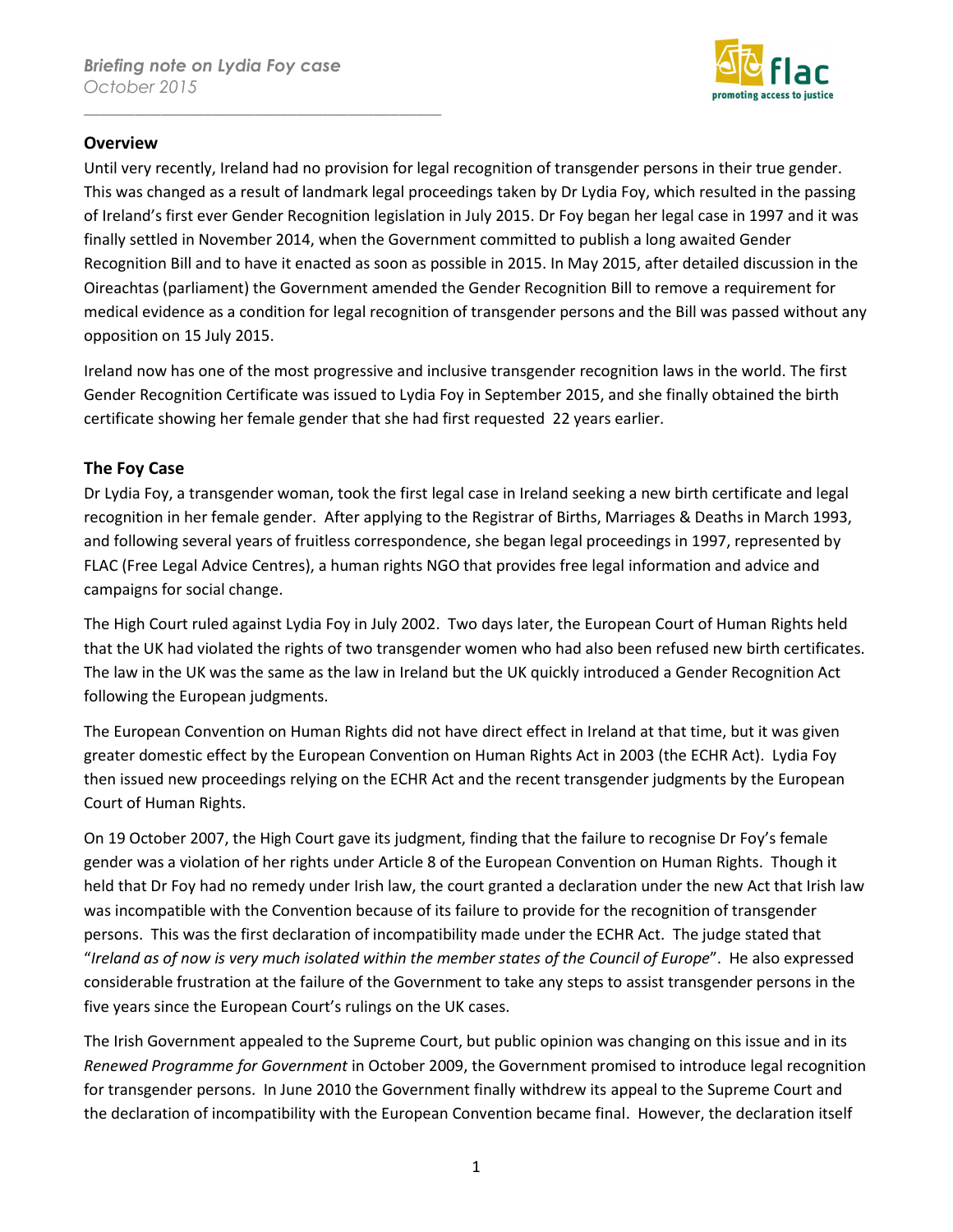did not change the law. It was still up to the Government to do so.

## **The Gender Recognition Advisory Group**

In May 2010 the Government had set up a Gender Recognition Advisory Group (GRAG) "*to advise the Minister ... on the legislation required to provide for legal recognition by the State of the acquired gender of transsexuals*". The Advisory Group was made up solely of officials of various Government Departments likely to be involved in any change in the law and did not include any transgender persons. It invited submissions from the public and held meetings with FLAC, Transgender Equality Network Ireland (TENI), the Irish Human Rights Commission, the Equality Authority and other interested organisations.

## **A new Government**

Following a general election in February 2011 a new Fine Gael/Labour Coalition Government pledged that "*We will ensure that transgender people will have legal recognition and extend the protections of the equality legislation to them*".

## **The Gender Recognition Advisory Group Report**

The Advisory Group report was published in July 2011 and while it did call for legislation and advised against making gender reassignment surgery a pre-condition for recognition, it was otherwise very cautious and conservative. It proposed a psychiatric diagnosis of "Gender Identity Disorder" as a basic condition for recognition, despite the fact that transgender persons felt this suggested that they were mentally ill or disordered, which they are not.

It also proposed 'compulsory divorce' – that married trans persons must divorce before they can be recognised in their true gender – to avoid the possibility of same-sex marriages. This had been opposed by all submissions dealing with this issue and was particularly problematic in Ireland, given the exacting conditions to be satisfied when seeking a divorce. The Constitutional Courts of Germany and Austria had both ruled that similar preconditions in their transgender legislation infringed the applicants' fundamental rights.

Launching the Advisory Group report in July 2011, Social Protection Minister Joan Burton TD committed to introducing legislation and promised to give it high priority. Speaking at a conference of Transgender Europe in Dublin a year later, in September 2012, Minister Burton repeated her promise to give high priority to the proposed gender recognition legislation and said she would refer a draft of the Bill to a parliamentary committee for discussion within the next few months.

Given the long delay in implementing the High Court ruling in Lydia Foy's case, FLAC had begun to prepare new legal proceedings to seek to enforce the court's decision. By January 2013 there was still no sign of a draft Bill. Consequently, FLAC and Dr Foy returned to court in February 2013 seeking a declaration that the Government had a legal obligation to provide her with a new birth certificate and that the failure to do so after all these years amounted to degrading treatment and a breach of her right to an effective remedy under the European Convention on Human Rights and the Irish Constitution. Eventually in July 2013, the Government introduced its draft Bill but it was moving very slowly in the Oireachtas. The new case was due for hearing in November 2014, when it was with a Government commitment to publish the final version of the Bill by the end of the year and enact it as soon as possible in 2015. Seven years after the High Court decision that the failure to recognise